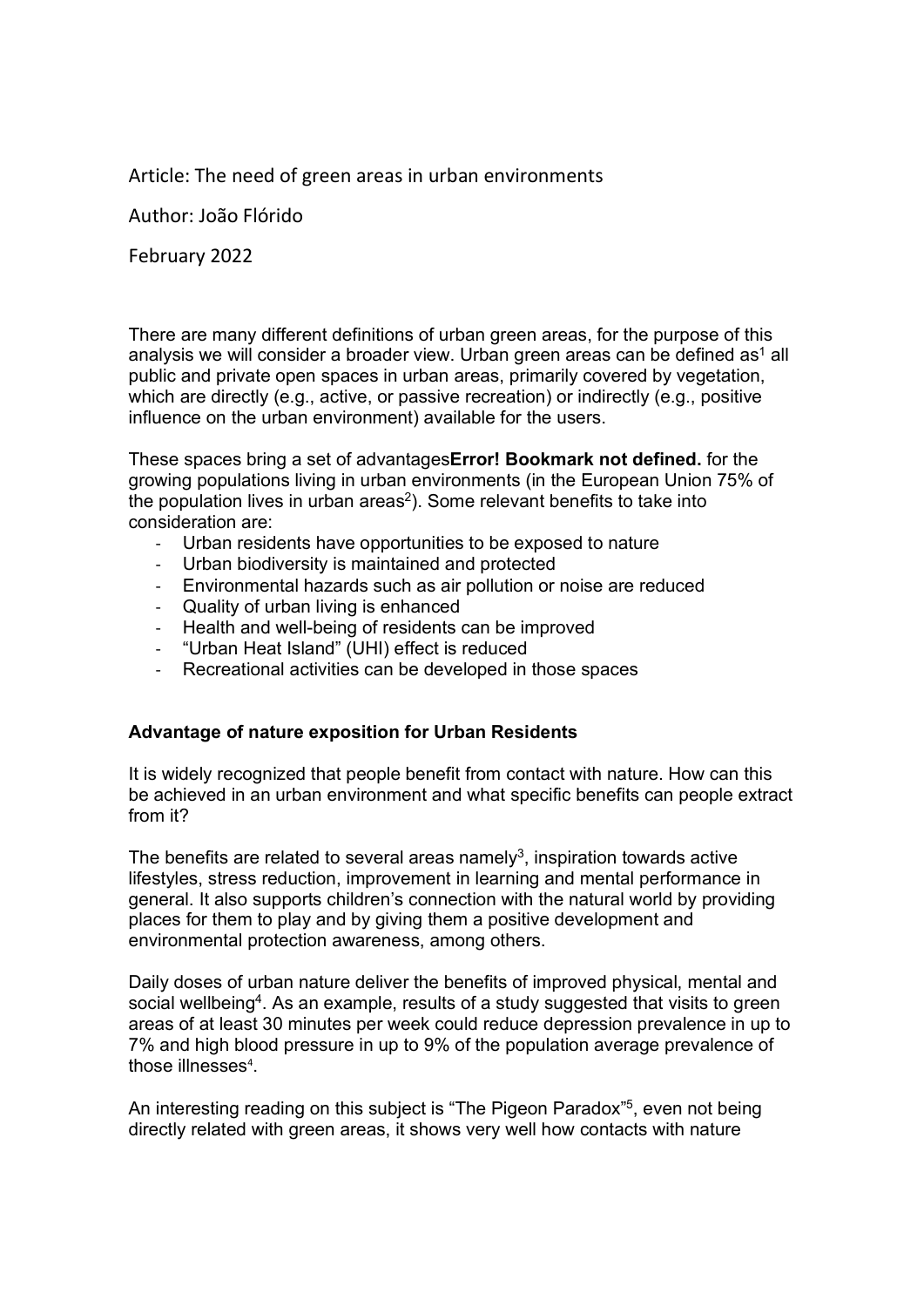change people and proofs that people are more likely to take actions to preserve the environment when they have direct experiences in nature.

The spread of green areas in the urban environment make them available to a larger part of the population (the relative proximity of those areas is also a relevant factor so there is the need to have them spread around the cities).

## The importance of Urban Biodiversity

Cities only account for approximately 3% of Earth's surface but they play an important role and have a high impact on biodiversity $6$ . This happens because big cities are usually located in important ecosystem junctions and they drive to highly transformed landscapes and rapid human-caused changes to those ecosystems.

Research shows that urban biodiversity has a clear impact in human physical and psychological health, societal and cultural health and economic health and stability<sup>6</sup>.

So, the greater the biodiversity in the urban environments the better.

Green areas contribute significantly to that diversity, fixing flora and fauna. All efforts on conservation and restoration of native vegetation in the urban areas can drive to greater concentration of both birds and plant species and consequently to the increase on the urban biodiversity<sup>7</sup>.

The size of urban green areas is also relevant since sites of more than 50ha are necessary to retain area sensitive species $8$  and to avoid biodiversity reduction.

#### Impact on air pollution and noise reduction

Trees can act as natural filters for both pollutant gases and particles in urban environments<sup>9</sup>. The bigger the trees, the most relevant is the effect. It is also crucial to assure the trees health to take more advantage of this benefit.

Trees remove gases through leaf stomata and through their surfaces. This is a lastly removal, achieved by chemical reactions.

At the same time, they remove particles from the air. This is usually a temporary retention.

Green areas, particularly trees and big shrubs, also reduce ambient noise, working as sound barriers and reducing sharper tones<sup>10</sup>.

Studies demonstrate that residents in neighborhoods with parks and other green areas show relevant less dissatisfaction and disturbance due to traffic noise<sup>10</sup>.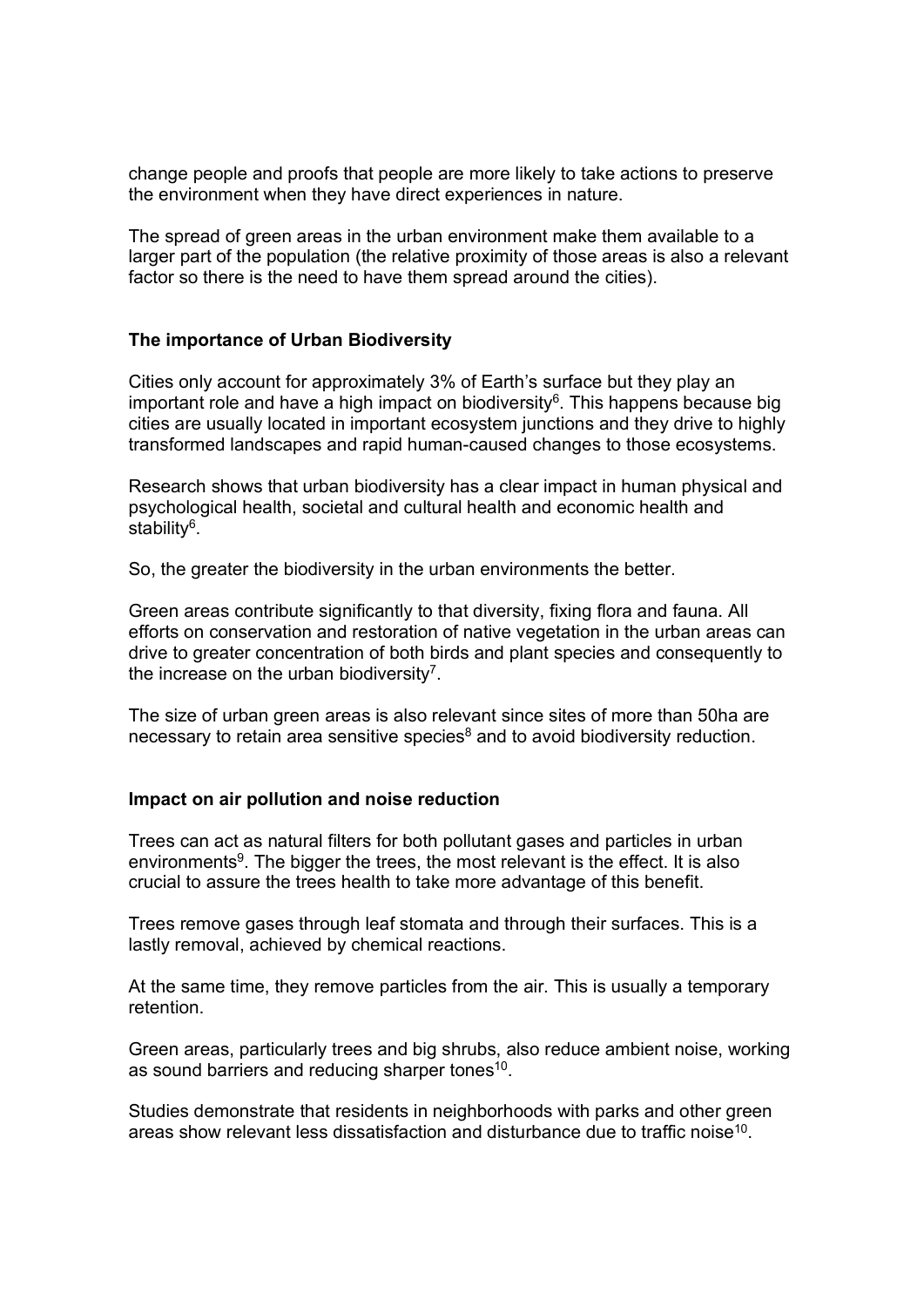Size and density of the plants also determine the amount of noise reduction. Dense planting with no gaps can reduce noise in up to 15 decibels<sup>10</sup>.

## Quality of Urban Living

Several studies show evidence of a positive association between urban green areas and attention and mood, and a negative association with mortality and shortterm cardiovascular markers (heart rate)<sup>11</sup>.

This clearly proofs that, urban green areas, improve quality of urban living.

## Health and well-being of residents is improved

One area in which this is very clear is the improvement of the cognitive function<sup>12</sup>. Several cognitive functions can be considered: directed-attention mechanism, reduced glucose consumption (glucose depletion worse cognitive performance) and increased cognitive control, as well as avoidance of health problems like chronic stress and attention fatigue<sup>13</sup>.

Other benefits for health of urban populations include stress reduction by contacting with nature<sup>14</sup> (specially for the people with high levels of stress) and restorative physiological responses<sup>15</sup> like reduced blood pressure, heart rate, skin conductance and muscle tension.

So, there is no doubt that health of the populations living in urban environments is clearly and directly affected by the level of proximity and availability of green areas.

## "Urban Heat Island" (UHI) phenomena and effect reduction

A UHI is a metropolitan area which is significantly warmer than its surroundings<sup>16</sup>. Heat Islands form as vegetation is replaced by asphalt and concrete for roads, buildings, and other structures necessary to accommodate growing populations.

The temperature in these UHI can be up to 12 degrees higher than in the rural surrounding areas<sup>17</sup>. This increase in temperature is supported by the fact<sup>16</sup> that the air is blocked between the tall buildings and the narrow streets and exacerbated by the heat caused by vehicles, factories, air conditioners and other causes, contributing to a set of factors that all together have a strong impact. This is a phenomenon that is completely independent from global climate change.

Important and often presented solutions<sup>1819</sup> to reduce this problem are related with the use of urban green areas:

Planting trees that will provide shade and cool the air through evapotranspiration; buildings surrounded by trees have a smaller need and cost of air conditioning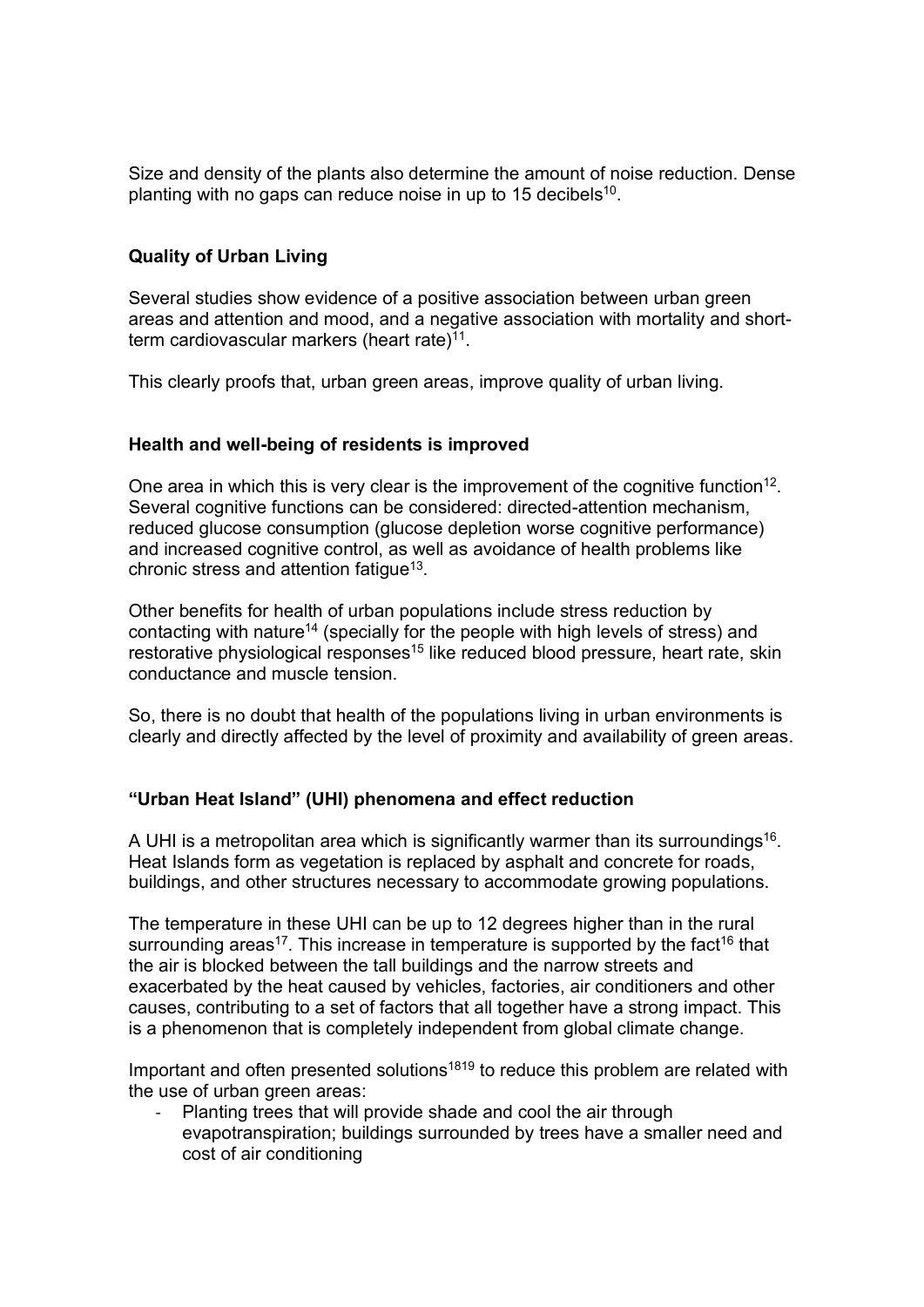- Green roofs and walls, insulate buildings from heat and cool the air due to evapotranspiration
- All vegetation, namely in green parks, help to mitigate the UHI effect and to cool down the surrounding buildings reducing the need for energy consumption

As a conclusion, the urban green areas are an important element to reduce the quantity and intensity of UHI in cities.

## Urban Green Areas as crucial elements for recreational activities development

This is particularly relevant for vulnerable groups such as children and older people, in the scope of physical activities and social interaction<sup>20</sup>. Children show a strong usage of playgrounds and natural lawn areas while older people show a significant usage of both benches and shaded areas.

Urban green areas usage increases if temperature is lower than 30 degrees. Considering that those green areas help reducing the urban temperature so they also contribute directly to their increased usage by the population.

## Conclusion and Future Developments

From all the above, we can easily conclude on the importance of the green areas for the health and wellbeing of populations living in urban areas.

This conclusion could be reached by empirical evidence, however, with this simple analysis, it is shown that most of the statements are supported by scientific information.

It is important to understand the influence of the green areas distance in its usage. The frequency of usage decreases with longer distance<sup>21</sup>.

It would be interesting to go further in this analysis by relating the conclusions to the importance of the good maintenance of urban green areas. Their quality is relevant for people satisfaction. Residents in neighborhoods with more accessible green areas have higher satisfaction than those living in neighborhoods with equivalent green areas size but with less usability and accessibility<sup>22</sup>. Additionally, neighborhood satisfaction is significantly and positively related with wellbeing perception.

Quality of the urban green areas is also relevant to biodiversity increase so this is also an additional driver to support the importance of good planning and maintenance of those areas.